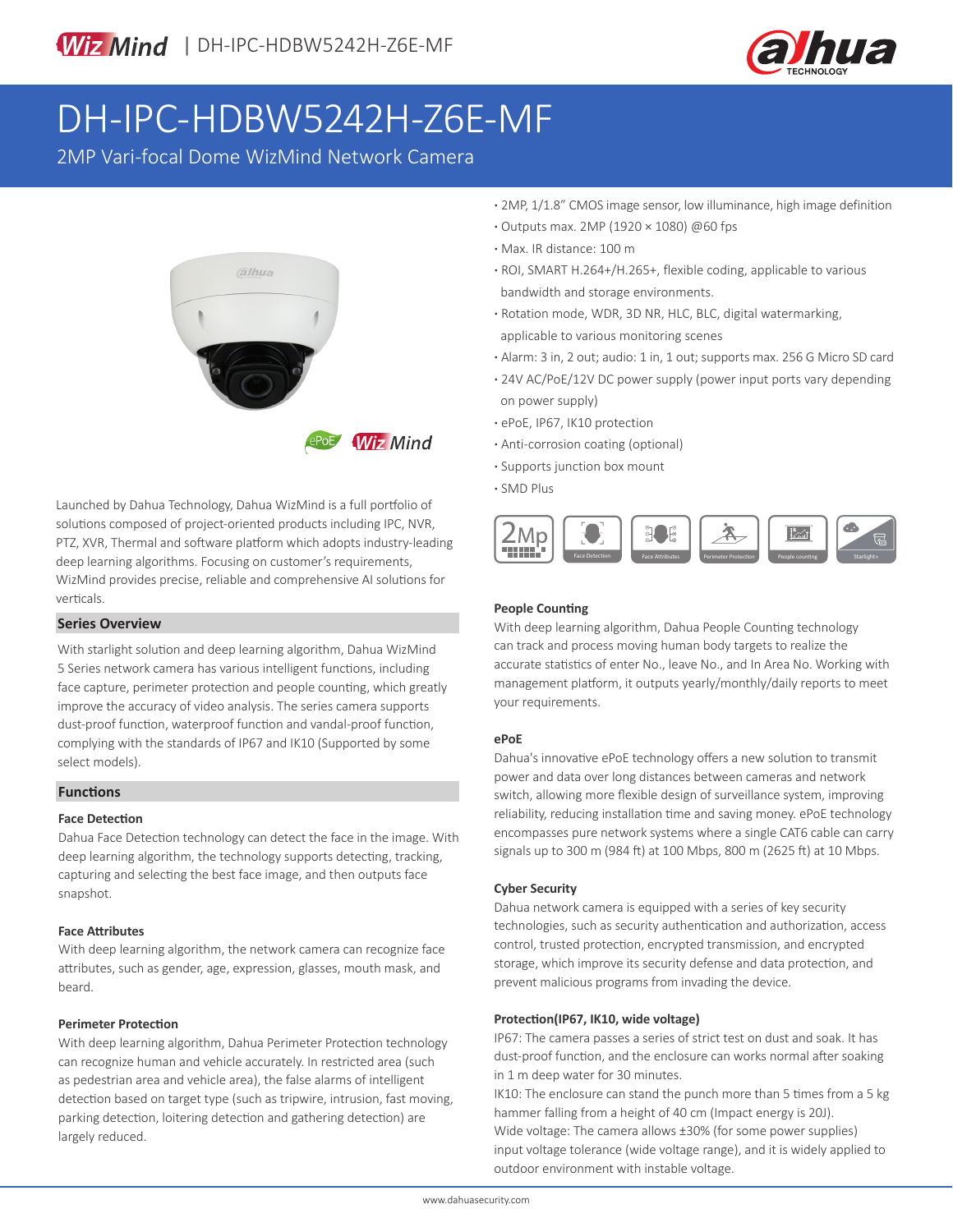### Wiz Mind | DH-IPC-HDBW5242H-Z6E-MF

### **Technical Specification**

| Camera                          |      |                                                                                         |                                |                      |                                |  |
|---------------------------------|------|-----------------------------------------------------------------------------------------|--------------------------------|----------------------|--------------------------------|--|
| Image Sensor                    |      | 1/1.8" CMOS                                                                             |                                |                      |                                |  |
| Max. Resolution                 |      | 1920 (H) × 1080 (V)                                                                     |                                |                      |                                |  |
| <b>ROM</b>                      |      | 128 MB                                                                                  |                                |                      |                                |  |
| <b>RAM</b>                      |      | 1 GB                                                                                    |                                |                      |                                |  |
| <b>Scanning System</b>          |      | Progressive                                                                             |                                |                      |                                |  |
| <b>Electronic Shutter Speed</b> |      | Auto/Manual 1/3 s-1/100,000 s                                                           |                                |                      |                                |  |
| Min. Illumination               |      | 0.002 Lux@F1.6 (Color, 30IRE)<br>0.0002 Lux@F1.6 (B/W, 30IRE)<br>0 Lux (Illuminator on) |                                |                      |                                |  |
| S/N Ratio                       |      | $>56$ dB                                                                                |                                |                      |                                |  |
| <b>Illumination Distance</b>    |      | 100 m (328.1 ft) (IR LED)                                                               |                                |                      |                                |  |
| Illuminator On/Off Control      |      | Auto/Manual                                                                             |                                |                      |                                |  |
| <b>Illuminator Number</b>       |      | 3 (IR LED)                                                                              |                                |                      |                                |  |
| Pan/Tilt/Rotation Range         |      | Pan: 0°-355°<br>Tilt: 0°-80°<br>Rotation: 0°-355°                                       |                                |                      |                                |  |
| Lens                            |      |                                                                                         |                                |                      |                                |  |
| Lens Type                       |      | Motorized vari-focal                                                                    |                                |                      |                                |  |
| Mount Type                      |      | Module                                                                                  |                                |                      |                                |  |
| Focal Length                    |      | 8 mm-48 mm                                                                              |                                |                      |                                |  |
| Max. Aperture                   |      | F1.6 (Constant)                                                                         |                                |                      |                                |  |
| Field of View                   |      | Horizontal: 42°-10.9°<br>Vertical: 23°-6°<br>Diagonal: 49°-12°                          |                                |                      |                                |  |
| Iris Type                       |      | Auto                                                                                    |                                |                      |                                |  |
| <b>Close Focus Distance</b>     |      | 2.5 m-6 m (8.2 ft-19.7 ft)                                                              |                                |                      |                                |  |
| <b>DORI</b><br><b>Distance</b>  | Lens | Detect                                                                                  | Observe                        | Recognize            | Identify                       |  |
|                                 | W    | 107.0 m<br>(351 ft)                                                                     | 40.0 m<br>$(131.2 \text{ ft})$ | 21.0 m<br>(38.9 ft)  | 10 m<br>(32.8 ft)              |  |
|                                 | Τ    | 400.0 m<br>(1312.3 ft)                                                                  | 160.0 m<br>(524.9 ft)          | 80.0 m<br>(262.5 ft) | 40.0 m<br>$(131.2 \text{ ft})$ |  |

#### Smart Event

| <b>IVS</b>                 | Abandoned object; missing object                                                                                                                                 |  |  |  |
|----------------------------|------------------------------------------------------------------------------------------------------------------------------------------------------------------|--|--|--|
| Heat Map                   | Yes                                                                                                                                                              |  |  |  |
| Professional, intelligent  |                                                                                                                                                                  |  |  |  |
| IVS (Perimeter Protection) | Tripwire; intrusion; fast moving (the three functions<br>support the classification and accurate detection<br>of vehicle and buman); loitering detection; neonle |  |  |  |

| <b>IVS (Perimeter Protection)</b> | of vehicle and human); loitering detection; people<br>gathering; parking detection                                                                                                                                                                                                                                                                                                                                                                                                                     |
|-----------------------------------|--------------------------------------------------------------------------------------------------------------------------------------------------------------------------------------------------------------------------------------------------------------------------------------------------------------------------------------------------------------------------------------------------------------------------------------------------------------------------------------------------------|
| <b>Face Detection</b>             | Face detection; track; optimization; snapshot; report high<br>quality picture; face enhancement; face exposure; face<br>attribute extract, 6 attributes and 8 expressions: Gender,<br>age, glasses, expressions (anger, calm, happiness,<br>sadness, disgust, surprise, confusion and fear), mask,<br>beard; face matting setting: face, single inch photo; three<br>snapshot methods: real-time snapshot, optimization<br>snapshot, quality priority; face angle filter; optimization<br>time setting |

| People Counting                                | Support the counting of enter number, leave number<br>and pass number, and displaying and outputting yearly/<br>monthly/daily reports.<br>Support the counting of number in area, and 4 rules<br>configuration. Count number of people or stay time and<br>link alarm.<br>Support queue management, and 4 rules configuration.<br>Count number of people or stay time and link alarm.                                                                                                                 |  |  |
|------------------------------------------------|-------------------------------------------------------------------------------------------------------------------------------------------------------------------------------------------------------------------------------------------------------------------------------------------------------------------------------------------------------------------------------------------------------------------------------------------------------------------------------------------------------|--|--|
| Intelligent Search                             | Work together with Smart NVR to perform refine<br>intelligent search, event extraction and merging to event<br>videos.                                                                                                                                                                                                                                                                                                                                                                                |  |  |
| Video                                          |                                                                                                                                                                                                                                                                                                                                                                                                                                                                                                       |  |  |
| Video Compression                              | H.265; H.264; H.264H; H.264B; MJPEG (only supported<br>by the sub stream)                                                                                                                                                                                                                                                                                                                                                                                                                             |  |  |
| Smart Codec                                    | Smart H.265+/H.264+                                                                                                                                                                                                                                                                                                                                                                                                                                                                                   |  |  |
| Video Frame Rate                               | Main stream: $1920 \times 1080$ (1 fps-50/60 fps)<br>Sub stream: D1 (1 fps-50/60 fps)<br>Third stream: 1080p (1 fps-25/30 fps)<br>*The values above are the max. frame rates of each<br>stream; for multiple streams, the values will be subjected<br>to the total encoding capacity.                                                                                                                                                                                                                 |  |  |
| Stream Capability                              | 3 streams                                                                                                                                                                                                                                                                                                                                                                                                                                                                                             |  |  |
| Resolution                                     | 1080p (1920 × 1080); 1.3M (1280 × 960); 720p (1280<br>× 720); D1 (704 × 576/704 × 480); VGA (640 × 480); CIF<br>$(354 \times 288/354 \times 240)$                                                                                                                                                                                                                                                                                                                                                     |  |  |
| <b>Bit Rate Control</b>                        | CBR/VBR                                                                                                                                                                                                                                                                                                                                                                                                                                                                                               |  |  |
| Video Bit Rate                                 | H.264: 32 kbps-8192 kbps<br>H.265: 32 kbps-8192 kbps                                                                                                                                                                                                                                                                                                                                                                                                                                                  |  |  |
| Day/Night                                      | Auto (ICR)/Color/B/W                                                                                                                                                                                                                                                                                                                                                                                                                                                                                  |  |  |
| BLC                                            | Yes                                                                                                                                                                                                                                                                                                                                                                                                                                                                                                   |  |  |
| HLC                                            | Yes                                                                                                                                                                                                                                                                                                                                                                                                                                                                                                   |  |  |
| WDR                                            | 140 dB                                                                                                                                                                                                                                                                                                                                                                                                                                                                                                |  |  |
| Scene Self-adaptation<br>(SSA)                 | Yes                                                                                                                                                                                                                                                                                                                                                                                                                                                                                                   |  |  |
| White Balance                                  | Auto/natural/street lamp/outdoor/manual/regional<br>custom                                                                                                                                                                                                                                                                                                                                                                                                                                            |  |  |
| Gain Control                                   | Auto/Manual                                                                                                                                                                                                                                                                                                                                                                                                                                                                                           |  |  |
| Noise Reduction                                | 3D NR                                                                                                                                                                                                                                                                                                                                                                                                                                                                                                 |  |  |
| <b>Motion Detection</b>                        | OFF/ON (4 areas)                                                                                                                                                                                                                                                                                                                                                                                                                                                                                      |  |  |
| Region of Interest (RoI)                       | Yes (4 areas)                                                                                                                                                                                                                                                                                                                                                                                                                                                                                         |  |  |
| <b>Electronic Image</b><br>Stabilization (EIS) | Yes                                                                                                                                                                                                                                                                                                                                                                                                                                                                                                   |  |  |
| Smart Illumination                             | Yes                                                                                                                                                                                                                                                                                                                                                                                                                                                                                                   |  |  |
| Defog                                          | Yes                                                                                                                                                                                                                                                                                                                                                                                                                                                                                                   |  |  |
| <b>Image Rotation</b>                          | 0°/90°/180°/270°                                                                                                                                                                                                                                                                                                                                                                                                                                                                                      |  |  |
| Mirror                                         | Yes                                                                                                                                                                                                                                                                                                                                                                                                                                                                                                   |  |  |
| Privacy Masking                                | 4 areas                                                                                                                                                                                                                                                                                                                                                                                                                                                                                               |  |  |
| Audio                                          |                                                                                                                                                                                                                                                                                                                                                                                                                                                                                                       |  |  |
| Audio Compression                              | PCM; G.711a; G.711Mu; G.726; G.723                                                                                                                                                                                                                                                                                                                                                                                                                                                                    |  |  |
| Alarm                                          |                                                                                                                                                                                                                                                                                                                                                                                                                                                                                                       |  |  |
| Alarm Event                                    | No SD card; SD card full; SD card error; network<br>disconnection; IP conflict; illegal access; motion<br>detection; video tampering; defocus detection; scene<br>changing; intrusion; tripwire; abandoned object;<br>missing object; fast moving; parking detection; loitering<br>detection; people gathering; input abnormal detection;<br>intensity change detection; people counting; face<br>detection; people counting in area; stay alarm; people<br>No. exception detection; queue management |  |  |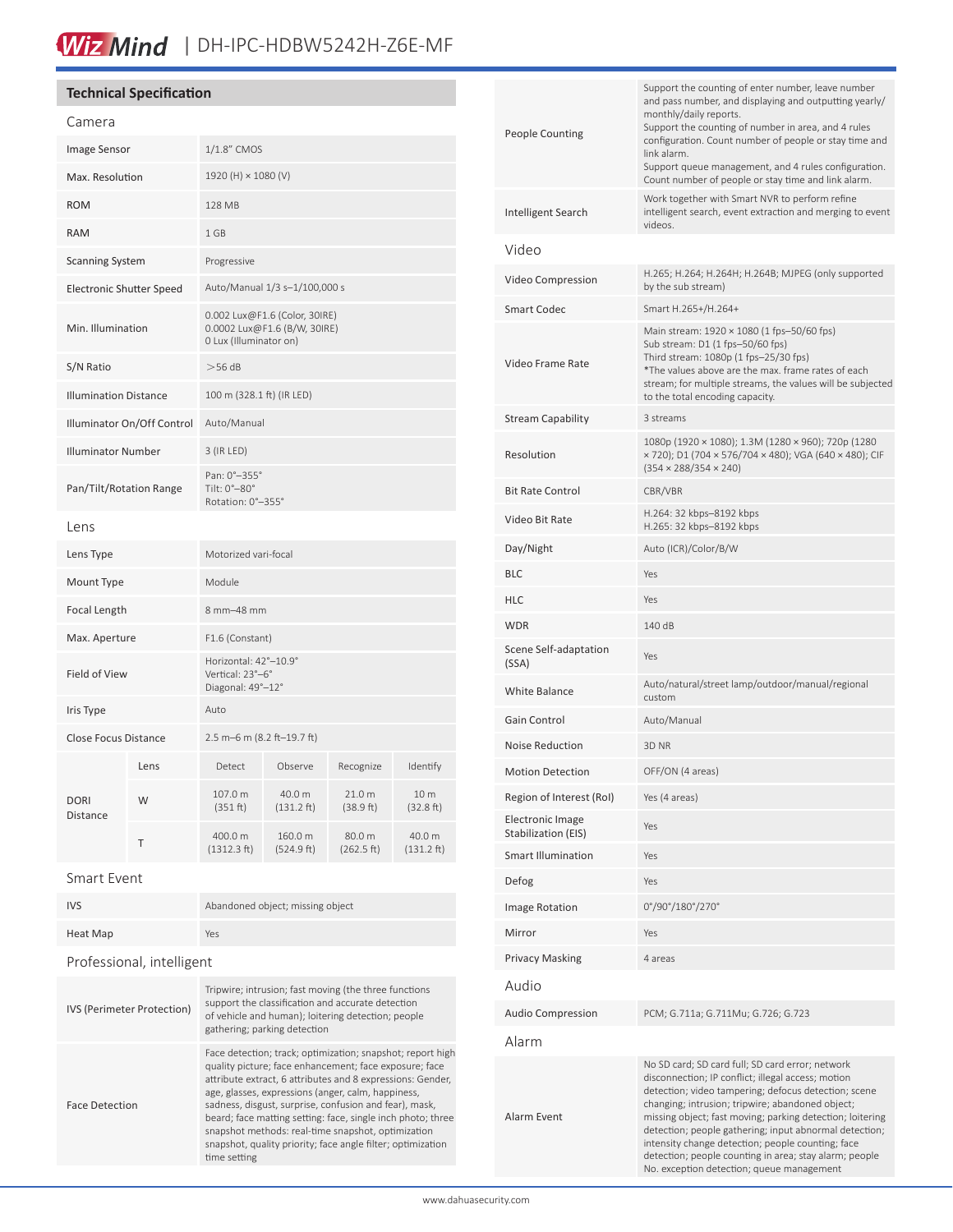### Wiz Mind | DH-IPC-HDBW5242H-Z6E-MF

### Network

| Network                     | RJ-45 (10/100 Base-T)                                                                                                                                                                                                                                                 |  |
|-----------------------------|-----------------------------------------------------------------------------------------------------------------------------------------------------------------------------------------------------------------------------------------------------------------------|--|
| SDK and API                 | Yes                                                                                                                                                                                                                                                                   |  |
| <b>Cyber Security</b>       | Video encryption; firmware encryption; configuration<br>encryption; Digest; WSSE; account lockout; security logs;<br>IP/MAC filtering; generation and importing of X.509<br>certification; syslog; HTTPS; 802.1x; trusted boot; trusted<br>execution; trusted upgrade |  |
| Protocol                    | IPv4; IPv6; HTTP; TCP; UDP; ARP; RTP; RTSP; RTCP;<br>RTMP; SMTP; FTP; SFTP; DHCP; DNS; DDNS; QoS; UPnP;<br>NTP; Multicast; ICMP; IGMP; NFS; SAMBA; PPPoE; SNMP                                                                                                        |  |
| Interoperability            | ONVIF (Profile S/Profile G/Profile T); CGI; Milestone;<br>Genetec: P2P                                                                                                                                                                                                |  |
| User/Host                   | 20 (Total bandwidth: 80 M)                                                                                                                                                                                                                                            |  |
| Storage                     | FTP; SFTP; Micro SD card (support max. 256 G); NAS                                                                                                                                                                                                                    |  |
| Browser                     | IE: IE8 and later<br>Chrome<br>Firefox<br>Safari: Safari 12 and later                                                                                                                                                                                                 |  |
| Management Software         | Smart PSS; DSS; DMSS                                                                                                                                                                                                                                                  |  |
| Mobile Phone                | IOS; Android                                                                                                                                                                                                                                                          |  |
| Certification               |                                                                                                                                                                                                                                                                       |  |
| Certification               | CE-LVD: EN62368-1, EN60950-22 (optional)<br>CE-EMC: Electromagnetic Compatibility Directive<br>2014/30/EU<br>FCC: 47 CFR FCC Part 15, Subpart B<br>UL/CUL: UL60950-1 CAN/CSA C22.2 No.60950-1-07, UL<br>50E NEMA Type 4X (optional)                                   |  |
| Port                        |                                                                                                                                                                                                                                                                       |  |
| Audio Input                 | 1 channel (terminal)                                                                                                                                                                                                                                                  |  |
| Audio Output                | 1 channel (terminal)                                                                                                                                                                                                                                                  |  |
| Alarm Input                 | 3 channels in: 5mA 3V-5V DC                                                                                                                                                                                                                                           |  |
| Alarm Output                | 2 channels out: 300mA 12V DC                                                                                                                                                                                                                                          |  |
| Power                       |                                                                                                                                                                                                                                                                       |  |
| Power Supply                | 12V DC (±25%)/24V AC (±30%)/PoE (802.3af)/ePoE                                                                                                                                                                                                                        |  |
| Power Consumption           | Basic power consumption: 3.6W (12V DC); 3.1W (24V<br>AC); 4.4W (PoE)<br>Max. power consumption (H.265 + max. stream +<br>intelligent function + IR LED + focus): 11.7W (12V DC);<br>11.3W (24V AC); 11.9W (PoE)                                                       |  |
| Fnvironment                 |                                                                                                                                                                                                                                                                       |  |
| <b>Operating Conditions</b> | -30°C to +60°C (-22°F to +140°F)/Less than 95% RH                                                                                                                                                                                                                     |  |
| <b>Strorage Conditions</b>  | $-40^{\circ}$ C to +60 $^{\circ}$ C (-40 $^{\circ}$ F to +140 $^{\circ}$ F)                                                                                                                                                                                           |  |
| <b>Protection Grade</b>     | IP67, IK10, Anti-Corrosion Protection: NEMA 4X (optional)                                                                                                                                                                                                             |  |
| Structure                   |                                                                                                                                                                                                                                                                       |  |
| Casing                      | Metal                                                                                                                                                                                                                                                                 |  |
| Dimensions                  | 129.1 mm × 0157.9mm (5.1"× 06.2")                                                                                                                                                                                                                                     |  |
| Net Weight                  | 1500.0 g (3.3 lb)                                                                                                                                                                                                                                                     |  |

Gross Weight 1600.0 g (3.5 lb)

| <b>Ordering Information</b> |                              |                                                     |  |  |
|-----------------------------|------------------------------|-----------------------------------------------------|--|--|
| Type                        | Model                        | Description                                         |  |  |
| 2MP<br>Camera               | DH-IPC-HDBW5242HP-76F-<br>MF | 2MP Vari-focal Dome WizMind<br>Network Camera, PAL  |  |  |
|                             | DH-IPC-HDBW5242HN-<br>76F-MF | 2MP Vari-focal Dome WizMind<br>Network Camera, NTSC |  |  |
|                             | IPC-HDBW5242HP-76F-MF        | 2MP Vari-focal Dome WizMind<br>Network Camera, PAL  |  |  |
|                             | IPC-HDBW5242HN-76F-MF        | 2MP Vari-focal Dome WizMind<br>Network Camera, NTSC |  |  |
| Accessories<br>(Optional)   | <b>PFA773</b>                | Wall Mount                                          |  |  |
|                             | PFB211W                      | Pole Mount                                          |  |  |
|                             | <b>PFA152-E</b>              | Pole Mount                                          |  |  |
|                             | <b>PFA101</b>                | <b>Ceiling Mount</b>                                |  |  |
|                             | PFB300C                      | <b>Ceiling Mount</b>                                |  |  |
|                             | <b>PFM900-F</b>              | Integrated Mount Tester                             |  |  |
|                             | <b>PFM321D</b>               | 12V 1A Power Adapter                                |  |  |

### **Accessories**

## **Optional**

Wall Mount

s



PFB211W Pole Mount



Pole Mount



PFM900-E Integrated Mount Tester

PFA101 Ceiling Mount

PFM321D 12V 1A Power Adapter

PFB300C Ceiling Mount